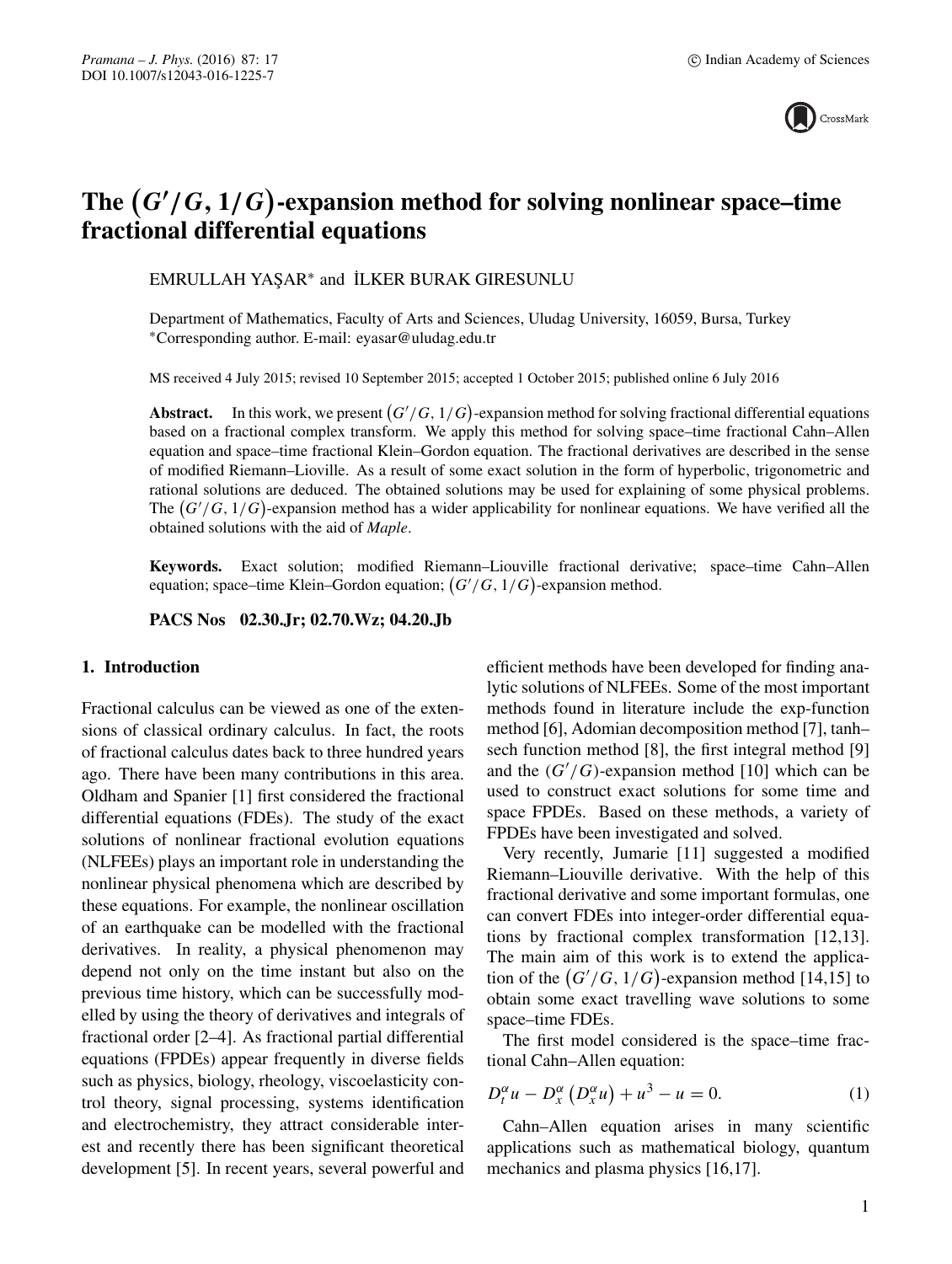$$
D_t^{\alpha} \left( D_t^{\alpha} u \right) - D_x^{\alpha} \left( D_x^{\alpha} u \right) + u^3 - u = 0. \tag{2}
$$

The nonlinear fractional Klein–Gordon equation models many types of nonlinearities. It plays a significant role in several real-world applications, for example, in solid-state physics, nonlinear optics and quantum field theory [18].

The rest of this work is organized as follows: In §2, we present some basic properties of the modified Riemann–Liouville derivative operator. The main steps of the  $(G'/G, 1/G)$ -expansion method are given in §3. In §4 and 5, we illustrate this method in detail with space–time fractional Cahn–Allen equation and space– time fractional Klein–Gordon equations, respectively. In the last section, some conclusions are provided.

## **2. Description of Jumarie's modified Riemann–Liouville derivative operator and its important property**

The Jumarie's modified Riemann–Liouville (RL) derivative is defined as follows [11]:

$$
D_t^{\alpha} f(t) = \frac{1}{\Gamma(1-\alpha)} \frac{d}{dt} \int_0^t (t-\xi)^{-\alpha} (f(\xi) - f(0)) d\xi,
$$
  
0 < \alpha < 1, (3)

where  $f: R \rightarrow R$ ,  $t \rightarrow f(t)$  denotes a continuous function and  $f(t) - f(0) = 0$  for  $t < 0$ . Also, if  $f(0)$ in any case is infinity, then specifically one needs to take  $f(t) - f(0^+)$  or the finite part of  $(f(t) - f(0))$ .

As the expression in (3) is also a Caputo derivative, only if  $f(t)$  is differentiable, one may state that in this Jumarie's definition of modified RL fractional derivative with offsetting via function value at start point of fractional differentiation, the condition of differentiability of  $f(t)$  is mandatory.

For the derivative, we give the following important property which is useful to solve FDEs:

$$
D_t^{\alpha} t^r = \frac{\Gamma(1+r)}{\Gamma(1+r-\alpha)} t^{r-\alpha}.
$$

### **3. Algorithm of** *(G***-** */G,* **1***/G)***-expansion method with fractional complex transform**

Before presenting the algorithm, we need the solutions of the auxilary equation (see [14,15]).

*Remark* 1*.* If we consider the second-order linear ODE:

$$
G''(\xi) + \lambda G(\xi) = \mu \tag{4}
$$

and set  $\phi = G'/G$ ,  $\psi = 1/G$ , then we get

$$
\phi' = -\phi^2 + \mu\psi - \lambda, \quad \psi' = -\phi\psi.
$$
 (5)

One can consider the general solution of (4), in two distinct subcases:

*Case* 1. If  $\lambda$  < 0, then the general solutions of (4) has the form:

$$
G(\xi) = A_1 \sinh\left(\xi \sqrt{-\lambda}\right) + A_2 \cosh\left(\xi \sqrt{-\lambda}\right) + \frac{\mu}{\lambda}, \tag{6}
$$

where  $A_1$ ,  $A_2$  are constants. Consequently, we have

$$
\psi^2 = \frac{-\lambda}{\lambda^2 \sigma + \mu^2} (\phi^2 - 2\mu \psi + \lambda),\tag{7}
$$

where  $\sigma = A_1^2 - A_2^2$ .

*Case* 2. If  $\lambda > 0$ , then the general solutions of (4) has the form

$$
G(\xi) = A_1 \sin\left(\xi \sqrt{\lambda}\right) + A_2 \cos\left(\xi \sqrt{\lambda}\right) + \frac{\mu}{\lambda},\qquad(8)
$$

and hence

$$
\psi^2 = \frac{\lambda}{\lambda^2 \sigma - \mu^2} (\phi^2 - 2\mu \psi + \lambda),\tag{9}
$$

where  $\sigma = A_1^2 + A_2^2$ .

The main steps of this method are described as follows:

*Step* 1. We consider the following general nonlinear FDE of the form:

$$
F(u, D_t^{\alpha}u, D_x^{\beta}u, D_t^{\alpha}D_t^{\alpha}u, D_t^{\alpha}D_x^{\beta}u, D_x^{\beta}D_x^{\beta}u, \ldots) = 0,
$$
\n(10)

where F is a polynomial in  $u(x, t)$  and its partial fractional derivatives.

The complex wave variable

$$
u(x,t) = U(\xi), \quad \xi = \frac{kx^{\beta}}{\Gamma(1+\beta)} + \frac{ct^{\alpha}}{\Gamma(1+\alpha)}, \quad (11)
$$

where k and c are constants, reduces (10) to an ODE in the form:

$$
P(U, U', U'', U''', \ldots) = 0,
$$
\n(12)

where P is a polynomial of  $U(\xi)$  and its total derivatives with respect to  $\xi$ . If possible, we should integrate (12), term by term one or more times.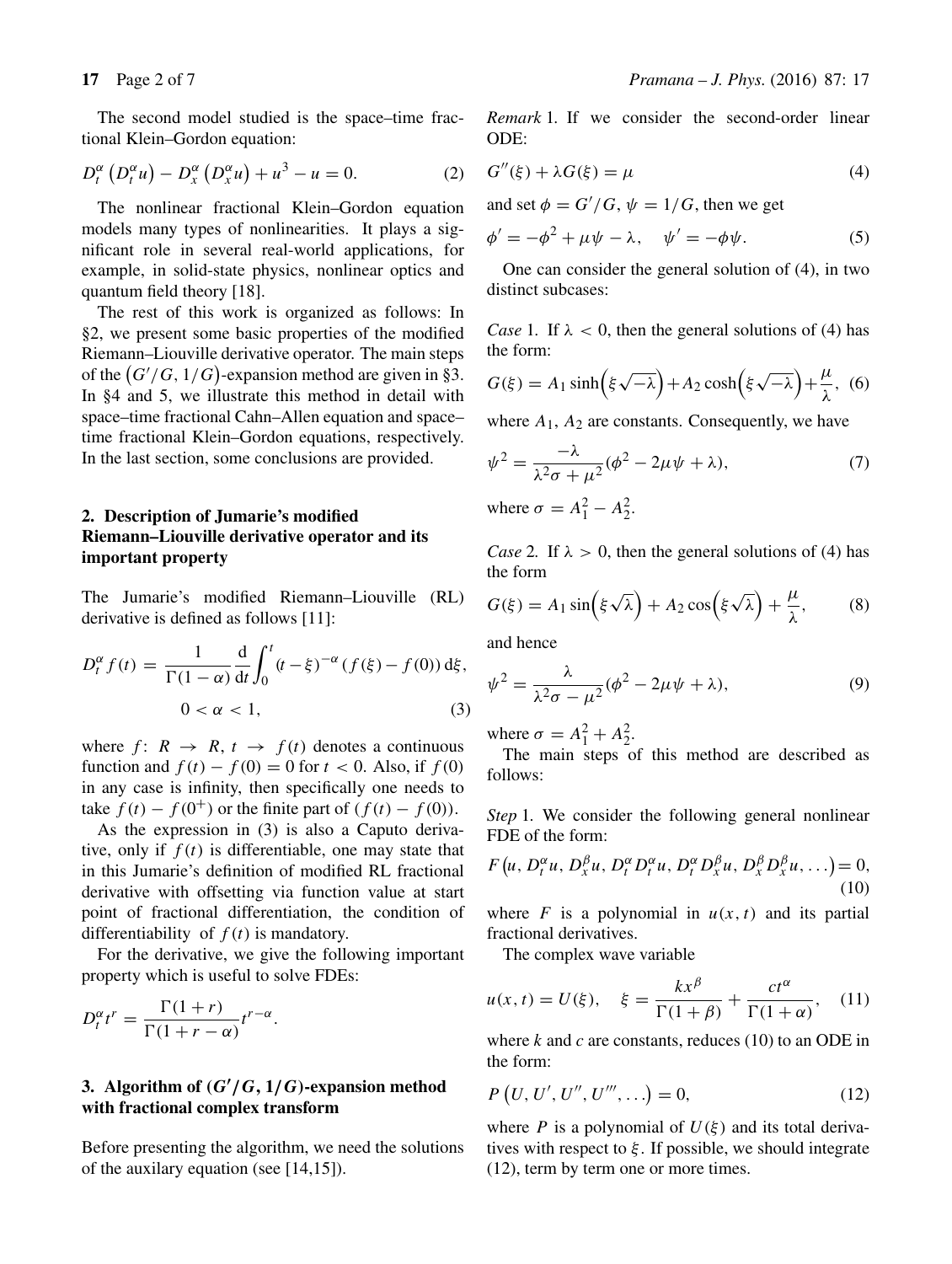*Step* 2. Assume that the solution of (12) can be expressed by a polynomial in the two variables  $\phi$  and  $\psi$  as follows:

$$
U(\xi) = \sum_{i=0}^{N} a_i \phi^i + \sum_{j=1}^{N} b_j \phi^{j-1} \psi,
$$
 (13)

where  $a_i(i = 0, 1, 2, ..., N)$  and  $b_i(j = 1, ..., N)$ are constants to be determined later.

Determine the positive integer  $N$  in (13) by using the homogeneous balance between the highest-order derivatives and the nonlinear terms in (12).

*Step* 3*.* Substitute (13) into (12) along with (5) and (7), the left-hand side of (12) can be converted into a polynomial in  $\phi$  and  $\psi$ , in which the degree of  $\psi$  is not greater than 1. Equating each coefficient of this polynomial to zero, yields a system of algebraic equations which can be solved by using *Maple* to get the values of  $a_i$ ,  $b_i$ ,  $k$ ,  $c$ ,  $\mu$ ,  $A_1$ ,  $A_2$  and  $\lambda$ , where  $\lambda$  < 0.

*Step* 4*.* Similar to Step 3, substituting (13) into (12), along with (5) and (9) for  $\lambda > 0$ , we obtain the exact solutions of (12) expressed by trigonometric functions.

# **4. Implementation of**  $(G'/G, 1/G)$ **-expansion method for the exact solutions of space–time fractional Cahn–Allen equation**

We consider space–time fractional Cahn–Allen equation

$$
D_t^{\alpha}u - D_x^{\alpha}(D_x^{\alpha}u) + u^3 - u = 0, \qquad (14)
$$

where  $u(x, t)$  is an unknown function.

For our goal, we present the following transformation:

$$
u(x,t) = U(\xi), \quad \xi = \frac{kx^{\alpha}}{\Gamma(1+\alpha)} + \frac{ct^{\alpha}}{\Gamma(1+\alpha)}, \quad (15)
$$

where  $c$  and  $k$  are constants. Then, by using (15), (14) can be turned into an ODE:

$$
-k^2U'' + cU' + U^3 - U = 0,\t(16)
$$

where  $U' = dU/d\mathcal{E}$ .

Balancing the order of  $U''$  and  $U^3$  in (16), we get  $N = 1$ . Consequently, we get

$$
U(\xi) = a_0 + a_1 \phi + b_1 \psi,
$$
 (17)

where  $a_0$ ,  $a_1$  and  $b_1$  are constants.

*Case* 1. Hyperbolic function solutions ( $\lambda < 0$ )

If  $\lambda$  < 0, substituting (17) into (16) and using (5) and (7), the left-hand side of eq. (16) becomes a polynomial in  $\phi$  and  $\psi$ . Setting the coefficients of this polynomial to zero, yields a system of algebraic equations in  $a_0$ ,  $a_1, b_1, c$  and k as follows:

$$
\phi^3: \mu^2 a_1^2 - 2\mu^2 k^2 - 3b_1^2 \lambda - 2k^2 \lambda^2 \sigma + a_1^2 \lambda^2 \sigma = 0,
$$
  
\n
$$
\phi^2 \psi: 3\mu^2 a_1^2 - 2\mu^2 k^2 + 3a_1^2 \lambda^2 \sigma - 2k^2 \lambda^2 \sigma - b_1^2 \lambda = 0,
$$
  
\n
$$
\phi^2: -3a_0 b_1^2 \lambda \mu^2 - ca_1 \mu^4 - ca_1 \lambda^4 \sigma^2 + 3a_0 a_1^2 \lambda^4 \sigma^2
$$
  
\n
$$
-3a_0 b_1^2 \lambda^3 \sigma + 6a_0 a_1^2 \mu^2 \lambda^2 \sigma - k^2 b_1 \lambda^3 \mu \sigma
$$
  
\n
$$
-2ca_1 \mu^2 \lambda^2 \sigma - 2b_1^3 \lambda^2 \mu - k^2 b_1 \lambda \mu^3
$$
  
\n
$$
+3a_0 a_1^2 \mu^4 = 0,
$$

$$
\phi\psi: 3k^2a_1\mu^3 - \mu^2cb_1 + 6\mu^2a_0a_1b_1 + 3\mu k^2a_1\lambda^2\sigma
$$
  
+ 6\mu a\_1b\_1^2\lambda + 6a\_0a\_1b\_1\lambda^2\sigma - cb\_1\lambda^2\sigma = 0,

$$
\phi: \ -\mu^2 - 2\mu^2 k^2 \lambda + 3\mu^2 a_0^2 + 3a_0^2 \lambda^2 \sigma - 3b_1^2 \lambda^2 \n- \lambda^2 \sigma - 2k^2 \lambda^3 \sigma = 0, \n\psi: \ -b_1^3 \lambda^4 \sigma + 3b_1^3 \lambda^2 \mu^2 + 3a_0^2 b_1 \mu^4 - b_1 \lambda^4 \sigma^2 \n+ c a_1 \mu^5 + c a_1 \mu \lambda^4 \sigma^2 - 2b_1 \mu^2 \lambda^2 \sigma
$$

$$
+ 6a_0^2b_1\mu^2\lambda^2\sigma + k^2b_1\lambda\mu^4 + 3a_0^2b_1\lambda^4\sigma^2 + 6a_0b_1^2\lambda\mu^3 + 6a_0b_1^2\lambda^3\mu\sigma - k^2b_1\lambda^5\sigma^2 - b_1\mu^4 + 2ca_1\mu^3\lambda^2\sigma = 0, \ncons.:  $- 3a_0b_1^2\lambda^4\sigma - 3a_0b_1^2\lambda^2\mu^2 - 2a_0\lambda^2\sigma\mu^2 + 2a_0^3\lambda^2\sigma\mu^2 - ca_1\lambda\mu^4 - k^2b_1\lambda^2\mu^3 - a_0\mu^4$
$$

$$
-k^2b_1\lambda^4\mu\sigma - a_0\lambda^4\sigma^2 - 2ca_1\lambda^3\sigma\mu^2 + a_0^3\lambda^4\sigma^2
$$

$$
-ca_1\lambda^5\sigma^2 - 2b_1^3\lambda^3\mu + a_0^3\mu^4 = 0.
$$

On solving the above algebraic equations using *Maple*, we get the following results:

$$
\begin{cases}\na_0 = 0, & a_1 = \pm \frac{1}{\sqrt{-\lambda}}, \quad b_1 = \pm \frac{\sqrt{\lambda^2 \sigma + \mu^2}}{\lambda}, \quad c = 0, \quad k = \pm \sqrt{\frac{2}{-\lambda}}\n\end{cases},
$$
\n
$$
\begin{cases}\na_0 = \frac{1}{2}, & a_1 = \pm \frac{1}{2\sqrt{-\lambda}}, \quad b_1 = \pm \frac{\sqrt{\lambda^2 \sigma + \mu^2}}{2\lambda}, \quad c = \pm \frac{3}{2\sqrt{-\lambda}}, \quad k = \pm \sqrt{\frac{1}{-2\lambda}}\n\end{cases},
$$
\n
$$
\begin{cases}\na_0 = -\frac{1}{2}, & a_1 = \pm \frac{1}{2\sqrt{-\lambda}}, \quad b_1 = \pm \frac{\sqrt{\lambda^2 \sigma + \mu^2}}{2\lambda}, \quad c = \pm \frac{3}{2\sqrt{-\lambda}}, \quad k = \pm \sqrt{\frac{1}{-2\lambda}}\n\end{cases}
$$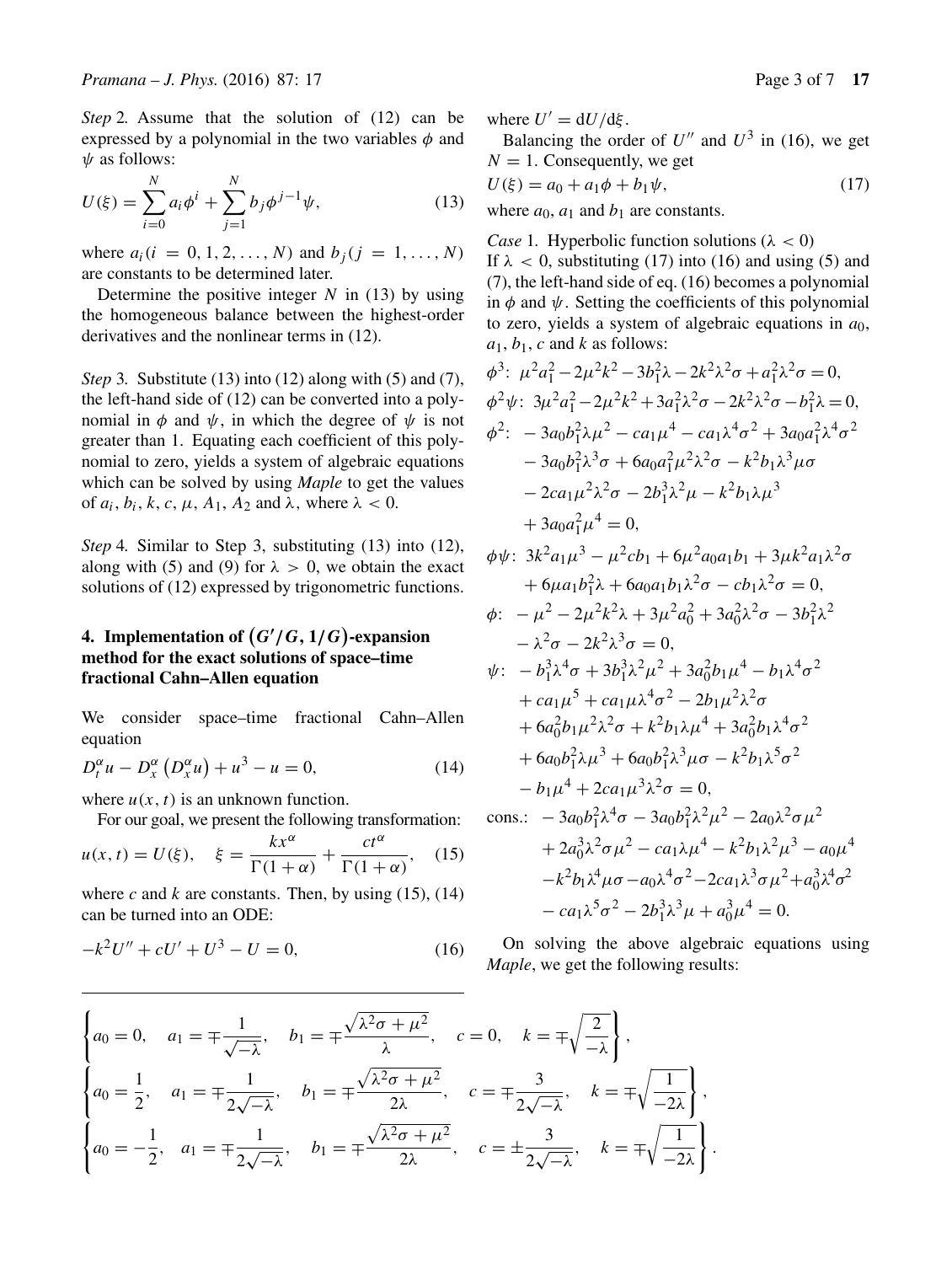In this case, the exact solutions of (14) are

$$
u_{11}(x,t) = \frac{A_1 \cosh\left(\frac{\sqrt{2}x^a}{\Gamma(1+\alpha)}\right) + A_2 \sinh\left(\frac{\sqrt{2}x^a}{\Gamma(1+\alpha)}\right) + \frac{\sqrt{\mu^2 + \lambda^2 \sigma}}{\lambda}}{A_1 \sinh\left(\frac{\sqrt{2}x^a}{\Gamma(1+\alpha)}\right) + A_2 \cosh\left(\frac{\sqrt{2}x^a}{\Gamma(1+\alpha)}\right) + \frac{\mu}{\lambda}},
$$
  
\n
$$
u_{12}(x,t) = -\frac{A_1 \cosh\left(-\frac{\sqrt{2}x^a}{\Gamma(1+\alpha)}\right) + A_2 \sinh\left(-\frac{\sqrt{2}x^a}{\Gamma(1+\alpha)}\right) + \frac{\sqrt{\mu^2 + \lambda^2 \sigma}}{\lambda}}{A_1 \sinh\left(-\frac{\sqrt{2}x^a}{\Gamma(1+\alpha)}\right) + A_2 \cosh\left(-\frac{\sqrt{2}x^a}{\Gamma(1+\alpha)}\right) + \frac{\mu}{\lambda}},
$$
  
\n
$$
u_{21}(x,t) = \frac{1}{2} + \frac{1}{2} \frac{A_1 \cosh\left(\frac{x^a}{\sqrt{2}\Gamma(1+\alpha)} + \frac{3t^a}{2\Gamma(1+\alpha)}\right) + A_2 \sinh\left(\frac{x^a}{\sqrt{2}\Gamma(1+\alpha)} + \frac{3t^a}{2\Gamma(1+\alpha)}\right) + \frac{\sqrt{\mu^2 + \lambda^2 \sigma}}{\lambda}},
$$
  
\n
$$
u_{21}(x,t) = \frac{1}{2} + \frac{1}{2} \frac{A_1 \cosh\left(\frac{x^a}{\sqrt{2}\Gamma(1+\alpha)} + \frac{3t^a}{2\Gamma(1+\alpha)}\right) + A_2 \cosh\left(\frac{x^a}{\sqrt{2}\Gamma(1+\alpha)} + \frac{3t^a}{2\Gamma(1+\alpha)}\right) + \frac{\sqrt{\mu^2 + \lambda^2 \sigma}}{\lambda}},
$$
  
\n
$$
u_{22}(x,t) = \frac{1}{2} - \frac{1}{2} \frac{A_1 \cosh\left(-\frac{x^a}{\sqrt{2}\Gamma(1+\alpha)} - \frac{3t^a}{2\Gamma(1+\alpha)}\right) + A_2 \sinh\left(-\frac{x^a}{\sqrt{2}\Gamma(1+\alpha)} - \frac{3t^a}{2
$$

where

 $\sigma = A_1^2 - A_2^2.$ 

*Case* 2. Trigonometric function solutions ( $\lambda > 0$ ) If  $\lambda > 0$ , substituting (17) into (16) and using (5) and (9), the left-hand side of eq. (16) becomes a polynomial in  $\phi$  and  $\psi$ . Setting the coefficients of this polynomial to zero, yields a system of algebraic equations in  $a_0$ ,  $a_1, b_1, c$  and k as follows:

$$
\phi^3: \ -2\mu^2 k^2 + \mu^2 a_1^2 - 3b_1^2 \lambda
$$
  
\n
$$
-a_1^2 \lambda^2 \sigma + 2k^2 \lambda^2 \sigma = 0,
$$
  
\n
$$
\phi^2 \psi: \ -2\mu^2 k^2 + 3\mu^2 a_1^2 - b_1^2 \lambda
$$
  
\n
$$
+2k^2 \lambda^2 \sigma - 3a_1^2 \lambda^2 \sigma = 0,
$$
  
\n
$$
\phi^2: \ -6a_0 a_1^2 \lambda^2 \sigma \mu^2 - 2b_1^3 \lambda^2 \mu - ca_1 \lambda^4 \sigma^2
$$
  
\n
$$
+3a_0 a_1^2 \mu^4 - k^2 b_1 \lambda \mu^3 - ca_1 \mu^4
$$
  
\n
$$
+3a_0 a_1^2 \lambda^4 \sigma^2 + 3a_0 b_1^2 \lambda^3 \sigma - 3a_0 b_1^2 \lambda \mu^2
$$
  
\n
$$
+2ca_1 \mu^2 \lambda^2 \sigma + k^2 b_1 \lambda^3 \mu \sigma = 0,
$$

$$
\phi\psi: 3k^2 a_1\mu^3 + 6\mu^2 a_0 a_1 b_1 - \mu^2 c b_1
$$
  
\n
$$
-3\mu k^2 a_1 \lambda^2 \sigma + 6\mu a_1 b_1^2 \lambda
$$
  
\n
$$
-6a_0 a_1 b_1 \lambda^2 \sigma + c b_1 \lambda^2 \sigma = 0,
$$
  
\n
$$
\phi: -\mu^2 + 3\mu^2 a_0^2 - 2\mu^2 k^2 \lambda - 3b_1^2 \lambda^2
$$
  
\n
$$
+2k^2 \lambda^3 \sigma - 3a_0^2 \lambda^2 \sigma + \lambda^2 \sigma = 0,
$$
  
\n
$$
\psi: b_1^3 \lambda^4 \sigma + 3b_1^3 \lambda^2 \mu^2 + 3a_0^2 b_1 \mu^4 - b_1 \lambda^4 \sigma^2
$$
  
\n
$$
+ca_1 \mu^5 + 3a_0^2 b_1 \lambda^4 \sigma^2 + ca_1 \mu \lambda^4 \sigma^2
$$
  
\n
$$
+6a_0 b_1^2 \lambda \mu^3 - 6a_0 b_1^2 \lambda^3 \mu \sigma + k^2 b_1 \lambda \mu^4
$$
  
\n
$$
-k^2 b_1 \lambda^5 \sigma^2 + 2b_1 \mu^2 \lambda^2 \sigma - b_1 \mu^4
$$
  
\n
$$
-2ca_1 \mu^3 \lambda^2 \sigma - 6a_0^2 b_1 \lambda^2 \sigma \mu^2 = 0,
$$
  
\ncons.:  $3a_0 b_1^2 \lambda^4 \sigma - 3a_0 b_1^2 \lambda^2 \mu^2 + 2a_0 \lambda^2 \sigma \mu^2$   
\n
$$
-2a_0^3 \lambda^2 \sigma \mu^2 + 2ca_1 \lambda^3 \sigma \mu^2
$$
  
\n
$$
-k^2 b_1 \lambda^2 \mu^3 + a_0^3 \lambda^4 \sigma^2 - ca_1 \lambda^5 \sigma^2
$$
  
\n
$$
-ca_1 \lambda \mu^4 + k^2 b_1 \lambda^4 \mu \sigma - a_0 \mu^4 + a_0^3 \mu^4
$$
  
\n
$$
-2b_1^3 \lambda^3 \mu - a_0 \lambda^4
$$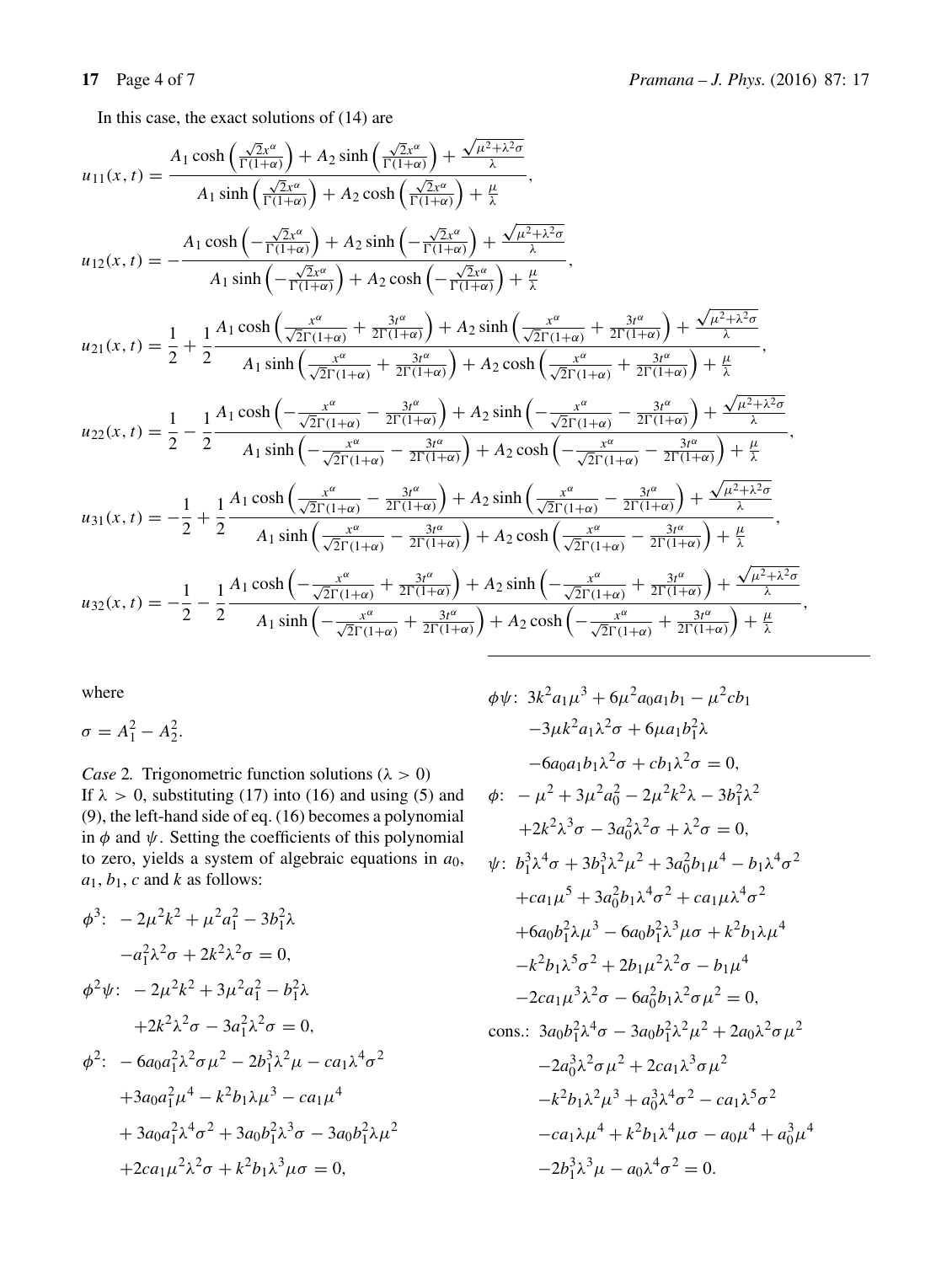On solving the above algebraic equations using *Maple*, we get the following results:

$$
\begin{cases}\na_0 = 0, & a_1 = \pm \frac{1}{\sqrt{-\lambda}}, \quad b_1 = \pm \frac{\sqrt{\mu^2 - \lambda^2 \sigma}}{\lambda}, \quad c = 0, \quad k = \pm \sqrt{\frac{2}{-\lambda}}\n\end{cases},
$$
\n
$$
\begin{cases}\na_0 = \frac{1}{2}, & a_1 = \pm \frac{1}{2\sqrt{-\lambda}}, \quad b_1 = \pm \frac{\sqrt{\mu^2 - \lambda^2 \sigma}}{2\lambda}, \quad c = \pm \frac{3}{2\sqrt{-\lambda}}, \quad k = \pm \sqrt{\frac{1}{-2\lambda}}\n\end{cases},
$$
\n
$$
\begin{cases}\na_0 = -\frac{1}{2}, & a_1 = \pm \frac{1}{2\sqrt{-\lambda}}, \quad b_1 = \pm \frac{\sqrt{\mu^2 - \lambda^2 \sigma}}{2\lambda}, \quad c = \pm \frac{3}{2\sqrt{-\lambda}}, \quad k = \pm \sqrt{\frac{1}{-2\lambda}}\n\end{cases}
$$

In this case, the exact solutions of (14) are

$$
u_{11}(x,t) = \frac{A_1 \cos\left(i\frac{\sqrt{2}x^{\alpha}}{\Gamma(1+\alpha)}\right) - A_2 \sin\left(i\frac{\sqrt{2}x^{\alpha}}{\Gamma(1+\alpha)}\right) + \frac{\sqrt{\mu^2 - \lambda^2}\sigma}{\lambda}},
$$
  
\n
$$
u_{12}(x,t) = -\frac{A_1 \cos\left(-i\frac{\sqrt{2}x^{\alpha}}{\Gamma(1+\alpha)}\right) + A_2 \cos\left(i\frac{\sqrt{2}x^{\alpha}}{\Gamma(1+\alpha)}\right) + \frac{\mu}{\lambda}}{A_1 \sin\left(-i\frac{\sqrt{2}x^{\alpha}}{\Gamma(1+\alpha)}\right) + A_2 \cos\left(-i\frac{\sqrt{2}x^{\alpha}}{\Gamma(1+\alpha)}\right) + \frac{\mu}{\lambda}},
$$
  
\n
$$
u_{12}(x,t) = -\frac{A_1 \cos\left(-i\frac{\sqrt{2}x^{\alpha}}{\Gamma(1+\alpha)}\right) - A_2 \sin\left(-i\frac{\sqrt{2}x^{\alpha}}{\Gamma(1+\alpha)}\right) + \frac{\mu}{\lambda}}{A_1 \sin\left(-i\frac{\sqrt{2}x^{\alpha}}{\Gamma(1+\alpha)}\right) + A_2 \cos\left(-i\frac{\sqrt{2}x^{\alpha}}{\Gamma(1+\alpha)}\right) + \frac{\mu}{2}
$$
  
\n
$$
u_{21}(x,t) = \frac{1}{2} + \frac{1}{2} \frac{A_1 \cos\left(\frac{i x^{\alpha}}{\sqrt{2}\Gamma(1+\alpha)} + \frac{3i i^{\alpha}}{2\Gamma(1+\alpha)}\right) + A_2 \sin\left(\frac{i x^{\alpha}}{\sqrt{2}\Gamma(1+\alpha)} + \frac{3i i^{\alpha}}{2\Gamma(1+\alpha)}\right) + \frac{\sqrt{\mu^2 - \lambda^2}\sigma}{\lambda}},
$$
  
\n
$$
u_{22}(x,t) = \frac{1}{2} - \frac{1}{2} \frac{A_1 \cos\left(\frac{-i x^{\alpha}}{\sqrt{2}\Gamma(1+\alpha)} - \frac{3i i^{\alpha}}{2\Gamma(1+\alpha)}\right) + A_2 \cos\left(\frac{i x^{\alpha}}{\sqrt{2}\Gamma(1+\alpha)} - \frac{3i i^{\alpha}}{2\Gamma(1+\alpha)}\right) + \frac{\sqrt{\mu^2 - \lambda^2}\sigma}{\lambda}}}{A_1 \sin\left(\frac{-i
$$

where

 $\sigma = A_1^2 + A_2^2.$ 

# **5.** Implementation of  $(G'/G, 1/G)$ -expansion **method for the exact solutions of space–time fractional Klein–Gordon equation**

We consider space–time fractional Klein–Gordon equation

$$
D_t^{\alpha}(D_t^{\alpha}u) - D_x^{\alpha}(D_x^{\alpha}u) + u^3 - u = 0, \qquad (18) \quad U' = dU/d\xi.
$$

where  $u(x, t)$  is an unknown function. We suppose the following transformation:

$$
u(x,t) = U(\xi), \quad xi = \frac{kx^{\alpha}}{\Gamma(1+\alpha)} + \frac{ct^{\alpha}}{\Gamma(1+\alpha)}, \tag{19}
$$

where c and k are constants. Then putting (19) in (18), we can get an ODE of the form:

$$
(c2 - k2)U'' + U3 - U = 0,
$$
 (20)

where

Page 5 of 7 
$$
1
$$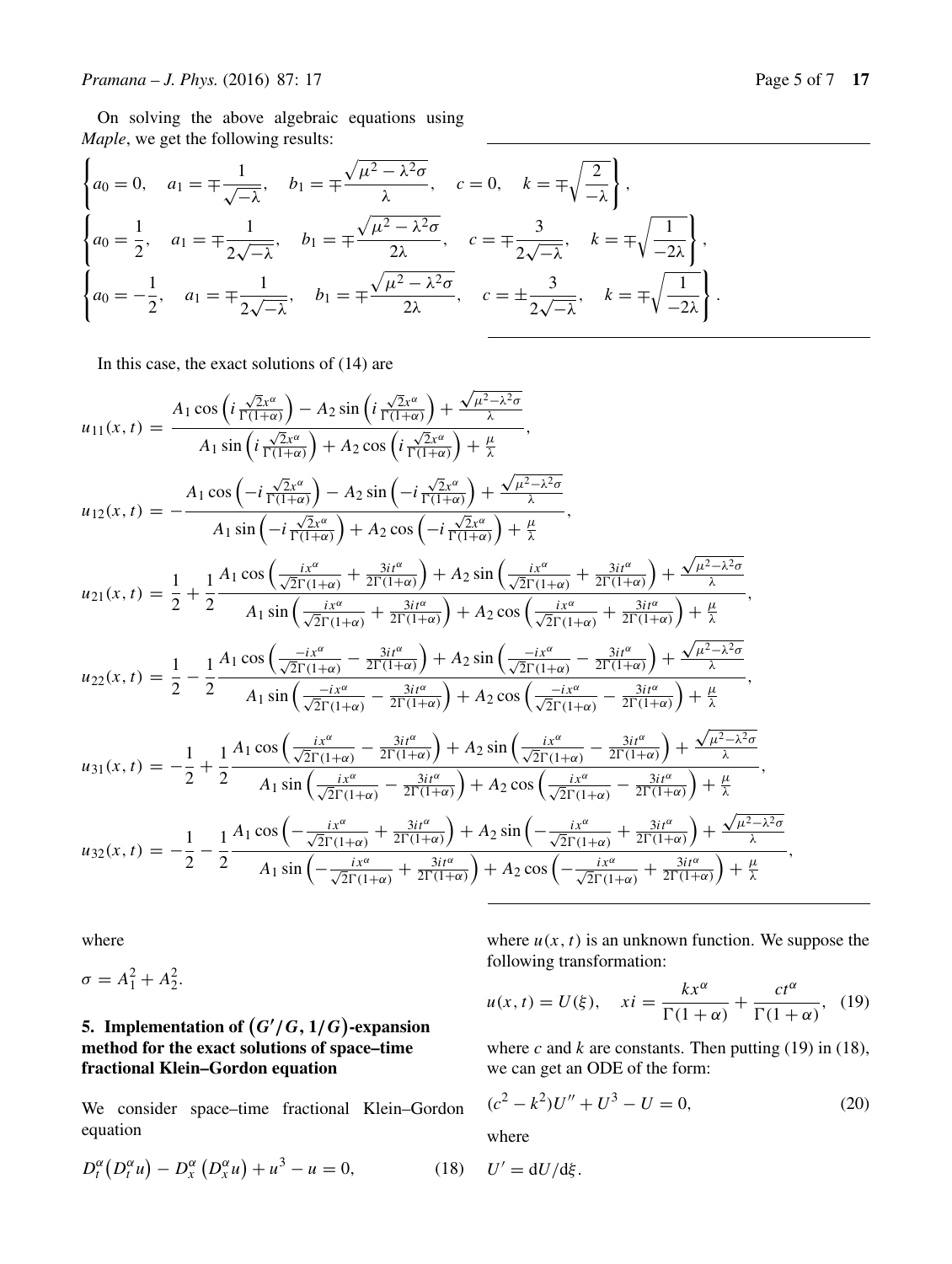Balancing the order of  $U''$  and  $U^3$  in (20), we get  $N = 1$ . Consequently, we get

$$
U(\xi) = a_0 + a_1 \phi + b_1 \psi,
$$
 (21)

where  $a_0$ ,  $a_1$  and  $b_1$  are constants.

*Case* 1. Hyperbolic function solutions ( $\lambda < 0$ )

Similarly, solving the algebraic system with *Maple*, we get

$$
\left\{a_0=0, \quad a_1=\pm\frac{1}{\sqrt{-\lambda}}, \quad b_1=\pm\frac{\sqrt{\lambda^2\sigma+\mu^2}}{\lambda}, \quad c=\pm\sqrt{k^2+\frac{2}{\lambda}}, \quad k=k\right\}.
$$

In this case, the exact solutions of (18) are:

$$
u_{1}(x,t) = \frac{A_{1}\cosh\left[\left(kx^{\alpha} + \sqrt{k^{2} + \frac{2}{\lambda}}t^{\alpha}\right)\frac{\sqrt{-\lambda}}{\Gamma(1+\alpha)}\right] + A_{2}\sinh\left[\left(kx^{\alpha} + \sqrt{k^{2} + \frac{2}{\lambda}}t^{\alpha}\right)\frac{\sqrt{-\lambda}}{\Gamma(1+\alpha)}\right] + \frac{\sqrt{\mu^{2} + \lambda^{2}\sigma}}{\lambda}}{A_{1}\sinh\left[\left(kx^{\alpha} + \sqrt{k^{2} + \frac{2}{\lambda}}t^{\alpha}\right)\frac{\sqrt{-\lambda}}{\Gamma(1+\alpha)}\right] + A_{2}\cosh\left[\left(kx^{\alpha} + \sqrt{k^{2} + \frac{2}{\lambda}}t^{\alpha}\right)\frac{\sqrt{-\lambda}}{\Gamma(1+\alpha)}\right] + \frac{\mu}{\lambda}}
$$
\n
$$
u_{2}(x,t) = -\frac{A_{1}\cosh\left[\left(kx^{\alpha} - \sqrt{k^{2} + \frac{2}{\lambda}}t^{\alpha}\right)\frac{\sqrt{-\lambda}}{\Gamma(1+\alpha)}\right] + A_{2}\sinh\left[\left(kx^{\alpha} - \sqrt{k^{2} + \frac{2}{\lambda}}t^{\alpha}\right)\frac{\sqrt{-\lambda}}{\Gamma(1+\alpha)}\right] + \frac{\sqrt{\mu^{2} + \lambda^{2}\sigma}}{\lambda}}{A_{1}\sinh\left[\left(kx^{\alpha} - \sqrt{k^{2} + \frac{2}{\lambda}}t^{\alpha}\right)\frac{\sqrt{-\lambda}}{\Gamma(1+\alpha)}\right] + A_{2}\cosh\left[\left(kx^{\alpha} - \sqrt{k^{2} + \frac{2}{\lambda}}t^{\alpha}\right)\frac{\sqrt{-\lambda}}{\Gamma(1+\alpha)}\right] + \frac{\mu}{\lambda}}.
$$
\n(22)

*Case* 2. Trigonometric function solutions ( $\lambda > 0$ ) In this case, solving the algebraic system with *Maple*, we get

$$
\left\{a_0=0, \quad a_1=\pm\frac{1}{\sqrt{-\lambda}}, \quad b_1=\pm\frac{\sqrt{\mu^2-\lambda^2\sigma}}{\lambda}, \quad c=\pm\sqrt{k^2+\frac{2}{\lambda}}, \quad k=k\right\}.
$$

The exact solutions of (18) are

$$
u_{1}(x,t) = \frac{i\left\{A_{1}\cos\left[\left(kx^{\alpha}+\sqrt{k^{2}+\frac{2}{\lambda}}t^{\alpha}\right)\frac{\sqrt{\lambda}}{\Gamma(1+\alpha)}\right]-A_{2}\sin\left[\left(kx^{\alpha}+\sqrt{k^{2}+\frac{2}{\lambda}}t^{\alpha}\right)\frac{\sqrt{\lambda}}{\Gamma(1+\alpha)}\right]\right]+\frac{\sqrt{\mu^{2}-\lambda^{2}\sigma}}{\lambda}}{A_{1}\sin\left[\left(kx^{\alpha}+\sqrt{k^{2}+\frac{2}{\lambda}}t^{\alpha}\right)\frac{\sqrt{\lambda}}{\Gamma(1+\alpha)}\right]+A_{2}\cos\left[\left(kx^{\alpha}+\sqrt{k^{2}+\frac{2}{\lambda}}t^{\alpha}\right)\frac{\sqrt{\lambda}}{\Gamma(1+\alpha)}\right]+\frac{\mu}{\lambda}}},
$$
  

$$
u_{2}(x,t) = -\frac{i\left\{A_{1}\cos\left[\left(kx^{\alpha}-\sqrt{k^{2}+\frac{2}{\lambda}}t^{\alpha}\right)\frac{\sqrt{\lambda}}{\Gamma(1+\alpha)}\right]-A_{2}\sin\left[\left(kx^{\alpha}-\sqrt{k^{2}+\frac{2}{\lambda}}t^{\alpha}\right)\frac{\sqrt{\lambda}}{\Gamma(1+\alpha)}\right]\right]+\frac{\sqrt{\mu^{2}-\lambda^{2}\sigma}}{\lambda}}{A_{1}\sin\left[\left(kx^{\alpha}-\sqrt{k^{2}+\frac{2}{\lambda}}t^{\alpha}\right)\frac{\sqrt{\lambda}}{\Gamma(1+\alpha)}\right]+A_{2}\cos\left[\left(kx^{\alpha}-\sqrt{k^{2}+\frac{2}{\lambda}}t^{\alpha}\right)\frac{\sqrt{\lambda}}{\Gamma(1+\alpha)}\right]+\frac{\mu}{\lambda}}.
$$
  
(23)